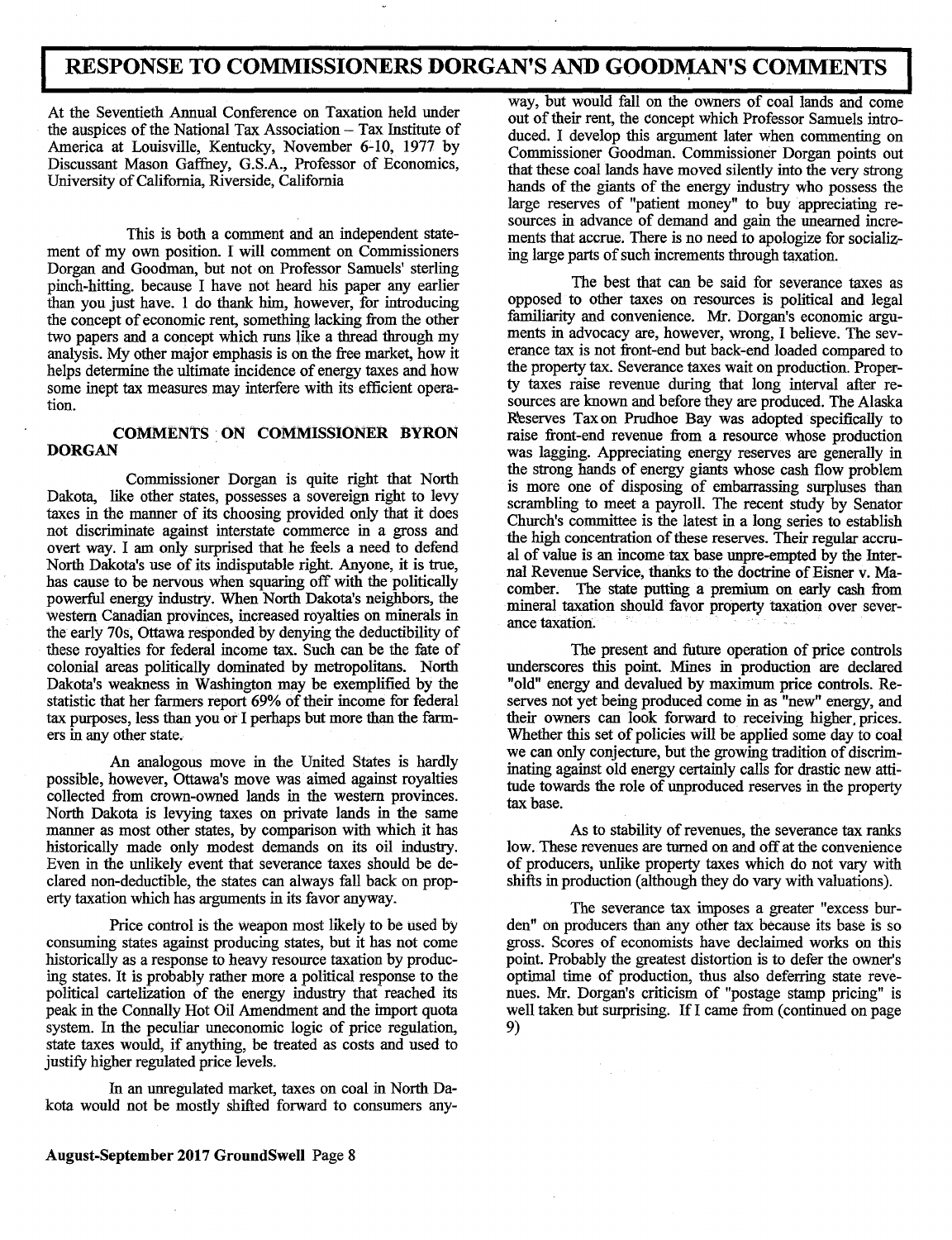## **RESPONSE TO COMMISSIONERS** (from page 8)

North Dakota, I would say as little as possible against postage price pricing as a general principle, for in most matters the low density areas benefit at the expense of high density areas whenever common prices are charged in spite of differential distribution costs. The classic article on "Space as a Negative Resource" was written with North Dakota in mind. Mr. Dorgan has perhaps found one case where postage stamp pricing is to the disadvantage of North Dakota, but even here he has looked at trunk transmission only and overlooked the more costly business of microdistribution. His conclusion, as a result, is considerably less than half true. Certainly it cannot be accepted on the basis of the partial evidence he has presented.

## **COMMENT ON COMMISSIONER SIDNEY GOODMAN**

Commissioner Goodman makes many good points, but they fall so evenly on both sides of several issues that the overall effect is too equivocal. More sympathetically, the effect is well balanced, and there is a fine line between balance and equivocation. But he falls on the wrong side of the line by failing to integrate the pros and cons to reach a bottom line along a clear, understandable path. It is clear that he is defending Michigan's revenues, which is his duty, and his message would fly in Lansing. But my duty is to ask what is in it for the rest of us.

On the conservation side, he says there is a genuine shortage of energy; the problem is too much consumption; and Michigan is helping by taxing consumers. On the energyprodigal side he says that cold weather is good because it increases tax collections; we must continue to increase consumption; we can't compete without cheap energy; the consumer is the one we really should be concerned about; and jobs depend on cheap energy. This is mostly consistent with a tax commissioner's position that energy should be cheap at the border and dear to consumers with Michigan taxes filling the gap. Again the conclusion is too parochial to satisfy a general public interest.

Mr. Goodman favors some taxation by energy producing states but would limit it to cover marginal impact costs, the kind of thing Mr. Dorgan spoke about. Thus he would allow no public profit on the resource base itself. But meanwhile Michigan and Detroit are taking all they can from energy distribution and using the profit to replace other taxes. Incompatible value judgments are being applied to consuming and producing states.

Mr. Goodman favors cheap energy for industry and also a "fair shake" for homeowners. We can all applaud and endorse the goal of a fair shake for everyone but unfortunately that has no content and therefore solves no problems. The plain fact is that something has to give and policymakers must face it and decide what that shall be in specific operational terms. We must be "fair" not just to industry and homeowners but to farmers, transportation, taxpayers and the consumers of other products. We must be fair intertemporally too, making provision for the future. Such a comprehensive concept of fairness is not served by speaking of "fair shakes" for specific limited consumer groups.

Mr. Goodman shares with Mr. Dorgan the presumption that taxes are automatically shifted forward.. The presumption is too easily made. It requires at least four conditions, as follows. First. the producing jurisdiction must have lots of marginal production—that is "no-rent" production. This is because energy prices, like other prices, are determined by supply and demand (absent regulation). Prices go up when supply is cut. Taxes only cut supply if they are applied to production which yields no rent. This is one of the first things that freshmen learn in economics (assuming they do learn something).

Second, the taxing jurisdiction must be large enough so that a drop in its output can affect price. While the first condition might apply to parts of North Dakota, the second condition does not. Only if many states like North Dakota act in concert levying severance taxes on marginal production will taxation significantly reduce supply.

Third, the taxes must be on a base ofgross production and therefore stifle marginal production. That is, they must not be property taxes or net proceeds taxes. Property taxes levied on coal reserves have been accused of accelerating and increasing production, but not of reducing production. And a large share of the total taxes levied on the energy industry are property taxes.

Fourth, the demand for the product must be inelastic, and there must be no large alternative sources of supply. As to coal, it is abundant in many areas around the world.

So none of these conditions is very true. If they were, producing states could have exported their taxes for years and would indeed have found a tax source of unparalleled richness. The fact is, I believe, that the taxing states bear the lion's share of their own taxes because these will fall on the owners of resources. Of course, many owners of North Dakota coal resources are absentees. But no one has yet suggested that any state's power over its resource tax base could be limited by the foreign residence of the owners. So producing states can conscientiously determine their own taxes in their own interests free of legitimate complaints from consumers.

I will comment presently on my disagreement with Mr. Goodman's assumption that jobs depend on cheap energy.

I applaud several of Mr. Goodman's points. The Michigan resource inventory is, as he implies. a necessary information basis for intelligent policy formation in Lansing. And all states and nations should follow suit.

Mr. Goodman very rightly criticizes federal miles per gallon standards for autos as an energy conservation measure. Such a measure is too partial ever to replace the comprehensive price mechanism as a conservation device. Energy efficiency is much more comprehensive than operating efficiency. The production of energy-saving capital uses energy itself. He might have added that a standard applied only to manufacturers creates no incentive for the consumer-owner to operate the vehicle efficiently and to maintain it. He might have added that the vehicle standard does nothing to abate the consumption of energy in producing highways, whose cement consumes probably more energy per dollar of value added than any other raw material. He might have said something about economy in space heating and the energy consumption of rambling one-story houses that abundant cars and highways make possible. He might have added that an energy standard coupled with continued underpricing of energy does nothing to abate exports. We remain the world's number one coal exporter. (continued on page 10)

### **August-September 2017 GroundSwell** Page 9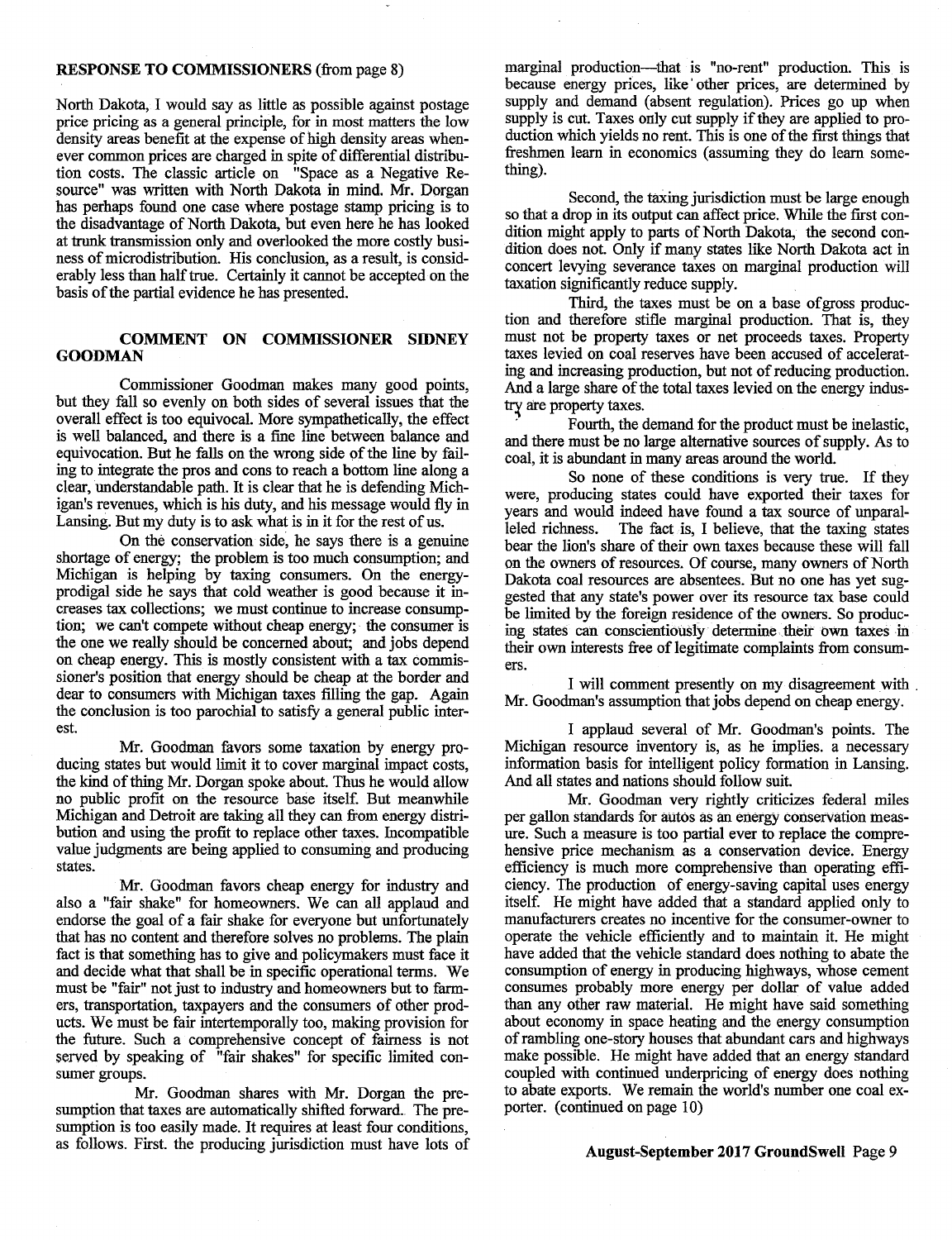#### **RESPONSE TO COMMISSIONERS** (from page 9)

To sort out all these complexities, generations of economists have concluded that we need the price system, applying the proper pressure in the proper degree throughout the system at all times. Federal standards cannot do this, even for energy. And besides energy there are thousands of other resources and values to conserve. Only a price mechanism can weigh these in the same balance with energy values and apply the proper measure of conservation to each. Thus, Mr. Goodman's point leads us to the conclusion we must let energy prices rise to a market clearing level.

Mr. Goodman is certainly right that imported cars must be required to meet the same energy standards that are imposed on domestic vehicles. Although a higher energy price level would make this unnecessary, there are still environmental standards to consider. We have been victimized for twenty years by undermuffled imports, for example, while Japanese environmental regulations double the price of American cars sold in Japan. None of this makes very much sense.

Mr. Goodman is right again that tax costs should not be used to regulate supply and demand. Uniformity and neutrality in taxation in an unregulated economy ruled by consumer sovereignty are worthwhile goals. But, his example is poorly chosen when he singles out taxes on automobiles and their fuel. These are needed to recoup the astronomical federal investment in highway subsidies and to restrain unbridled subsidized demand from forcing ever more highway expansion.

## A WORD FOR THE PUBLIC INTEREST

In this hurly-burly of intergovernmental competition for revenues, what about the public interest, an efficient allocation, optimal conservation through time, and adequate incentives to produce? The public interest is generally best served by the operation of consumer sovereignty in free markets, free both of private monopoly and public intervention. Government, I trust we have all learned, does not represent the people. Government represents organized groups. The market represents the people better than government. Government can raise evenues without disrupting the market by seeing that taxation is uniform and neutral.

Federal taxation has long been soft on the energy industry, violating the uniformity requirement for neutrality. This practice shifts rents to producing states--either to resource owners, or state and local treasuries, depending on how alert local governments are to take advantage of these rents. In addition, producing states have a long history of more or less successful cartel management, raising prices to shift more rents in their direction. Federal intervention through the Connally Hot Oil Act and Eisenhower quotas on imports and the long subjection of Gulf or Mexico OCS lands to Texas prorates were all part of this pattern.

But they who take the sword of politics must face the sword, and the communing states have struck back with their own price regulations which now hold prices below markets clearing levels.

While there may be poetic justice in this , as an approach to equity it is as crude as surgery with a rusty tin can. As to efficiency, it approaches a national disaster. Preferential tax treatment subsidizes production while price regulation subsidizes consumption. This double subsidy effect is fortified by a long list of likeminded policies hyping up both supply and demand so that they

August-September 2017 GroundSwell Page 10

meet at a much higher volume than they would in an unbiased market.

Let's itemize some subsidies to consumption. There is the highway trust fund which milks drivers on city streets to subsidize subeconomic highway extensions in new and lean territory, spearheading the development of the most energyintensive land settlement pattern the world has ever seen. There is the virtual exemption of autos and trucks from the property tax which capital in other forms must pay. There are promotional rate structures of gas and electric utilities, which structures are not so much calculated to reflect cost savings as they are to maximize rate bases. There is utility price discrimination which features low wholesale rates for primary industries of low value-added, including agriculture. There is a capital-intensive, energy-intensive bias in military procurement which consumes some 10% of all our energy. There is the complex of policies that generate urban sprawl, a pattern which causes heavy line losses, heavy auto and truck use, and one-story dwellings which are so expensive to heat. There is a transcendent bias in favor of primary products (exemplified by but not limited to freight rate structures based on value of service rather than cost of service) which overstimulates energyintensive primary production. There is a monument building bias in public works which turns into an energy using bias exemplified by BART, the Seattle airport, the Washington Metro, and the California Water Plan pumping water over the Tehachapis. There is the effluence-affluence mindset that lets energy users in effect appropriate pollution easements through everyone's air without being charged for the damages. All these and more are subsidies to consumption.

Now let's itemize some production subsidies. Tax subsidies include the familiar depletion allowance, expensing intangibles, and capital gains treatment. In addition there is deferral of tax on unrealized appreciation of reserves; exemption from property taxation for operations outside state boundaries, for example in the OCS, and virtual exemption in sparsely populated areas inside state boundaries; avoidance and evasion of state taxes by multinational corporations; the foreign tax credit and deferral of tax on unrepatriated profits; and favorable tax treatment of oil tankers using flags of convenience. In pipeline networks, regulatory bias creates the same incentive to extend subeconomic collection feeder lines as it does distribution lines. There is an import subsidy implicit in the entitlements system. There is the concept of letting investments be deducted like expenses so long as the capital remains captive inside the industry, a concept Senator Russell Long is running wild with. There is a propensity towards premature leasing of public lands, for example in Alaska and the federal OCS, using gross rather than net gain as a criterion of value. There is discrimination against old production. which in effect milks old producers to subsidize new ones. There is the long-term effect of vertical integration in the industry which forces each firm to develop its own reserves. There is the exemption of nuclear power plants from public liability. There is a general failure to charge the production end of the industry for environmental damage (which subsidizes production just as giving free pollution rights to consumers subsidizes (continued on page 11)